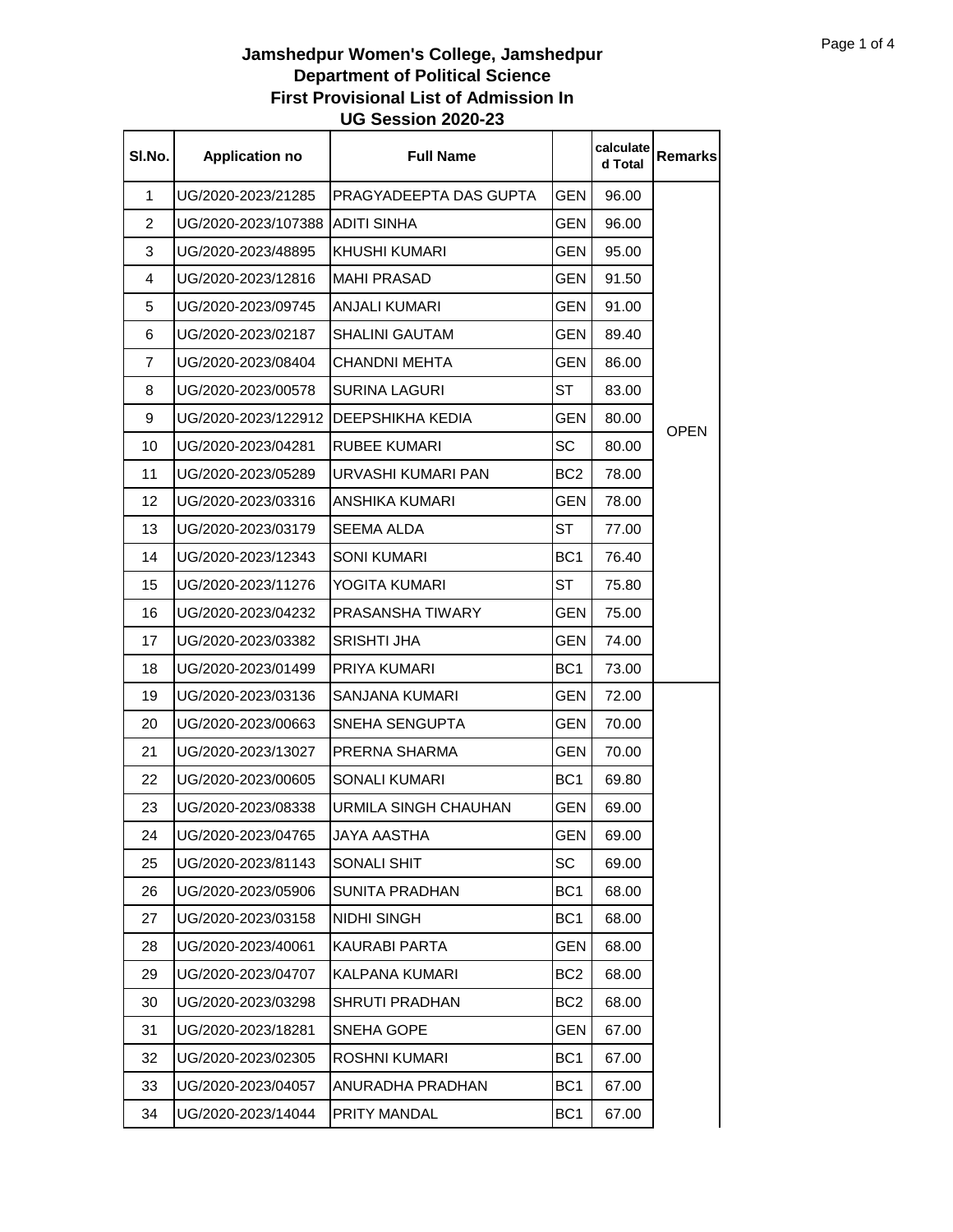| SI.No. | <b>Application no</b> | <b>Full Name</b>           |                 | calculate<br>d Total | Remarks                      |
|--------|-----------------------|----------------------------|-----------------|----------------------|------------------------------|
| 35     | UG/2020-2023/06206    | <b>ANJALI KUMARI</b>       | <b>SC</b>       | 66.60                |                              |
| 36     | UG/2020-2023/51191    | <b>SEEMA TUDU</b>          | <b>ST</b>       | 66.00                |                              |
| 37     | UG/2020-2023/00863    | EVA SHALINI TALAN          | <b>ST</b>       | 66.00                |                              |
| 38     | UG/2020-2023/04260    | <b>SHOBHA KUMARI</b>       | BC <sub>1</sub> | 66.00                |                              |
| 39     | UG/2020-2023/04359    | <b>KHUSHBOO KUMARI</b>     | BC <sub>1</sub> | 66.00                | KOLHAN                       |
| 40     | UG/2020-2023/07321    | JYOTI KUMARI               | <b>GEN</b>      | 65.00                | <b>REGION</b><br><b>OPEN</b> |
| 41     | UG/2020-2023/01241    | PINKY MANDAL               | BC <sub>1</sub> | 65.00                |                              |
| 42     | UG/2020-2023/02161    | SONIYA PRADHAN             | BC <sub>1</sub> | 65.00                |                              |
| 43     | UG/2020-2023/01060    | <b>SHRUTI DAS</b>          | BC <sub>2</sub> | 65.00                |                              |
| 44     | UG/2020-2023/02850    | <b>M SHOBA</b>             | <b>GEN</b>      | 64.00                |                              |
| 45     | UG/2020-2023/00171    | <b>SANYUKTA CHATTERJEE</b> | <b>GEN</b>      | 64.00                |                              |
| 46     | UG/2020-2023/00661    | SOBHA MARDI                | <b>ST</b>       | 64.00                |                              |
| 47     | UG/2020-2023/00682    | <b>LAXMI MANDAL</b>        | BC <sub>1</sub> | 64.00                |                              |
| 48     | UG/2020-2023/123965   | <b>SRISHTY</b>             | <b>GEN</b>      | 63.40                |                              |
| 49     | UG/2020-2023/124950 I | <b>ISHA KALINDI</b>        | <b>ST</b>       | 63.00                |                              |
| 50     | UG/2020-2023/00131    | RIMJHIM KUMARI             | <b>GEN</b>      | 63.00                |                              |
| 51     | UG/2020-2023/85868    | <b>KAJAL LOHAR</b>         | BC <sub>1</sub> | 63.00                |                              |
| 52     | UG/2020-2023/31912    | <b>ZAINAB SHARIN</b>       | <b>GEN</b>      | 63.00                |                              |
| 53     | UG/2020-2023/09115    | PRATIKCHHA KUMARI          | <b>GEN</b>      | 62.00                |                              |
| 54     | UG/2020-2023/09592    | POONAM KUMARI              | GEN             | 62.00                |                              |
| 55     | UG/2020-2023/01224    | <b>JYOTI BOIPAI</b>        | <b>ST</b>       | 62.00                |                              |
| 56     | UG/2020-2023/13725    | ANUSHKA SHARMA             | <b>GEN</b>      | 62.00                |                              |
| 57     | UG/2020-2023/14110    | <b>RUMA MANDAL</b>         | GEN             | 62.00                |                              |
| 58     | UG/2020-2023/11037    | <b>SHAMA NARGIS</b>        | BC <sub>1</sub> | 62.00                |                              |
| 59     | UG/2020-2023/08188    | ANJALI URAM                | <b>ST</b>       | 61.00                |                              |
| 60     | UG/2020-2023/02250    | <b>SRUTI SHARMA</b>        | <b>GEN</b>      | 61.00                |                              |
| 61     | UG/2020-2023/119453   | <b>BABITA SARDAR</b>       | <b>ST</b>       | 61.00                |                              |
| 62     | UG/2020-2023/71143    | <b>LAXMI TIRKEY</b>        | ST              | 60.00                |                              |
| 63     | UG/2020-2023/05685    | SARASWATI HONHAGA          | <b>ST</b>       | 60.00                |                              |
| 64     | UG/2020-2023/16333    | <b>MAYA BASKEY</b>         | ST              | 60.00                |                              |
| 65     | UG/2020-2023/02180    | <b>KIRAN MARDI</b>         | <b>ST</b>       | 60.00                |                              |
| 66     | UG/2020-2023/01585    | <b>FOLO SOREN</b>          | ST              | 55.00                | ST                           |
| 67     | UG/2020-2023/03230    | <b>ARUNA SIJUI</b>         | <b>ST</b>       | 54.00                |                              |
| 68     | UG/2020-2023/04186    | JASMANTI KUMARI TAPEY      | ST              | 50.00                |                              |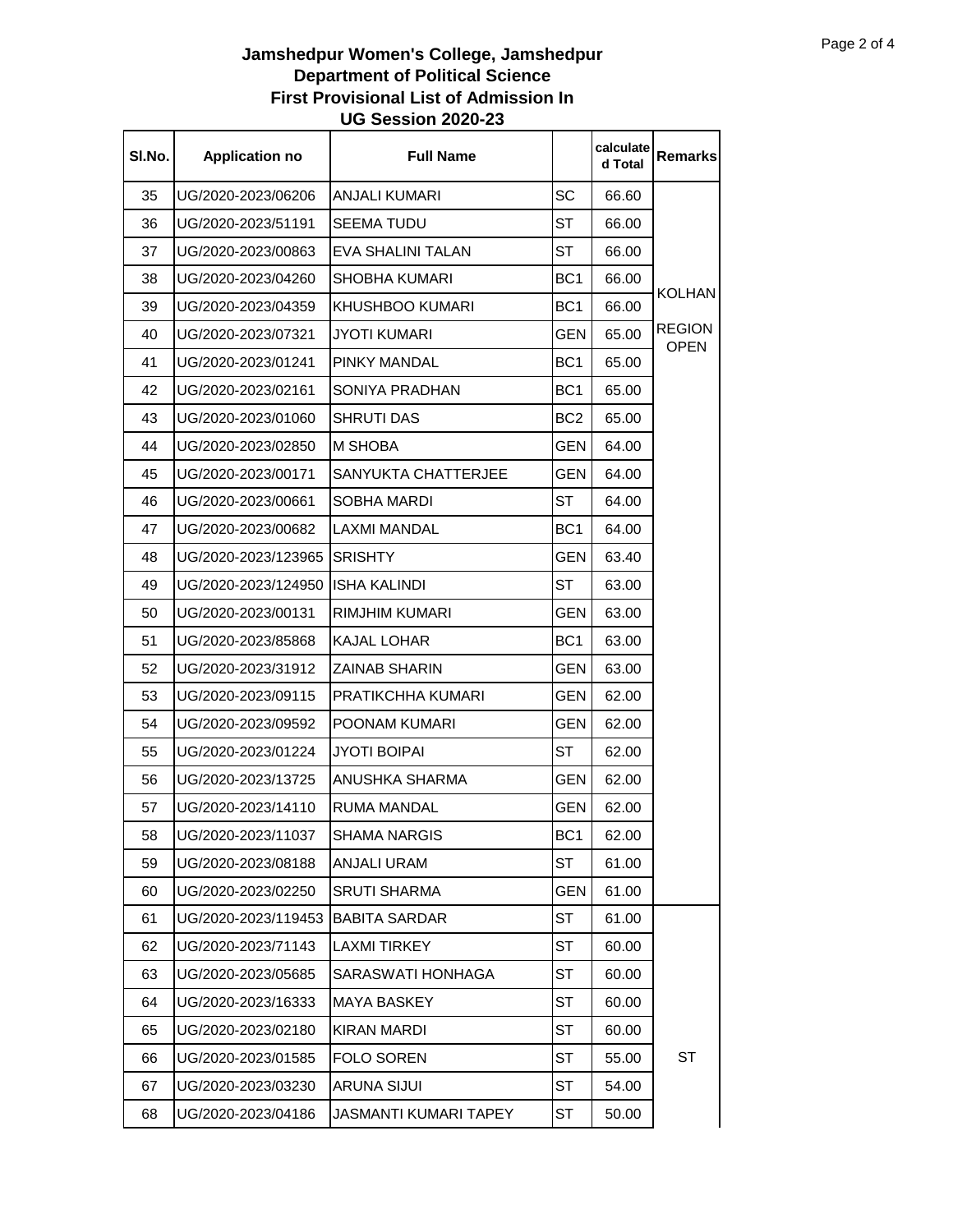| SI.No. | <b>Application no</b>            | <b>Full Name</b>          |                 | calculate<br>d Total | <b>Remarks</b>     |
|--------|----------------------------------|---------------------------|-----------------|----------------------|--------------------|
| 69     | UG/2020-2023/82081               | <b>SHANTI MAJHI</b>       | ST              | 50.00                |                    |
| 70     | UG/2020-2023/113105              | <b>ROHNI SINGH SARDAR</b> | ST              | 45.00                |                    |
| 71     | UG/2020-2023/07126               | SNEHA MEENA BODRA         | ST              | 41.00                |                    |
| 72     | UG/2020-2023/04206               | SONIYA KUMARI             | SC              | 56.00                |                    |
| 73     | UG/2020-2023/04189               | PURNIMA KUMARI            | SC              | 55.00                | SC                 |
| 74     | UG/2020-2023/82169               | <b>BHAWANI SONA</b>       | SC              | 54.00                |                    |
| 75     | UG/2020-2023/01028               | <b>KANCHAN MUKHI</b>      | SC              | 53.00                |                    |
| 76     | UG/2020-2023/00324               | <b>PRITY KUMARI</b>       | SC              | 50.00                |                    |
| 77     | UG/2020-2023/02423               | <b>SUMAN KUMARI</b>       | SC              | 44.00                |                    |
| 78     | UG/2020-2023/75243               | SNEHA PRAMANIK            | BC <sub>1</sub> | 60.00                |                    |
| 79     | UG/2020-2023/55830               | PRITY MANDAL              | BC <sub>1</sub> | 60.00                |                    |
| 80     | UG/2020-2023/59968               | <b>PRITY MANDAL</b>       | BC <sub>1</sub> | 60.00                |                    |
| 81     | UG/2020-2023/21272               | NISHA KUMARI MAHATO       | BC <sub>1</sub> | 60.00                |                    |
| 82     | UG/2020-2023/01758               | <b>GURIYA MAHATO</b>      | BC <sub>1</sub> | 55.00                | BC <sub>1</sub>    |
| 83     | UG/2020-2023/15318               | <b>SARITA MAHATO</b>      | BC <sub>1</sub> | 55.00                |                    |
| 84     | UG/2020-2023/16422               | <b>SIMARANI GOPE</b>      | BC <sub>1</sub> | 55.00                | BC <sub>2</sub>    |
| 85     | UG/2020-2023/02207               | <b>MANISHA PRADHAN</b>    | BC <sub>1</sub> | 54.00                |                    |
| 86     | UG/2020-2023/04917               | <b>SWETA KHAN</b>         | BC <sub>1</sub> | 54.00                |                    |
| 87     | UG/2020-2023/00747               | <b>GURIYA KUMARI</b>      | BC <sub>2</sub> | 54.00                |                    |
| 88     | UG/2020-2023/00005               | ANKITA SAHU               | BC <sub>2</sub> | 52.00                |                    |
| 89     | UG/2020-2023/03695               | <b>RITA GOPE</b>          | BC <sub>1</sub> | 54.00                |                    |
| 90     | UG/2020-2023/39634               | <b>MADHURI MAHATO</b>     | BC <sub>1</sub> | 54.00                |                    |
| 91     | UG/2020-2023/02612               | <b>NABITA MAHATO</b>      | BC <sub>1</sub> | 53.00                |                    |
| 92     | UG/2020-2023/119205  RUPALI GOUR |                           | BC <sub>1</sub> | 53.00                |                    |
| 93     | UG/2020-2023/13995               | <b>ARTI KUMARI</b>        | BC <sub>1</sub> | 50.00                |                    |
| 94     | UG/2020-2023/13183               | RUBI RANI MAHATO          | BC <sub>1</sub> | 50.00                |                    |
| 95     | UG/2020-2023/01219               | <b>LIPIKA DAS</b>         | BC <sub>1</sub> | 50.00                |                    |
| 96     | UG/2020-2023/01626               | <b>LAXMI LOHAR</b>        | BC <sub>1</sub> | 48.00                | Against<br>ST Seat |
| 97     | UG/2020-2023/12103               | <b>NEHA KUMARI</b>        | BC <sub>1</sub> | 48.00                |                    |
| 98     | UG/2020-2023/13260               | SHEELA MAHATO             | BC <sub>1</sub> | 48.00                |                    |
| 99     | UG/2020-2023/28776               | <b>RINKEE KUMARI</b>      | BC <sub>1</sub> | 48.00                |                    |
| 100    | UG/2020-2023/02048               | PRITI PRADHAN             | BC <sub>1</sub> | 47.00                |                    |
| 101    | UG/2020-2023/10201               | <b>SHANTI GOPE</b>        | BC <sub>1</sub> | 45.00                |                    |
| 102    | UG/2020-2023/11245               | MADHUMITA BAYAN           | BC <sub>1</sub> | 45.00                |                    |